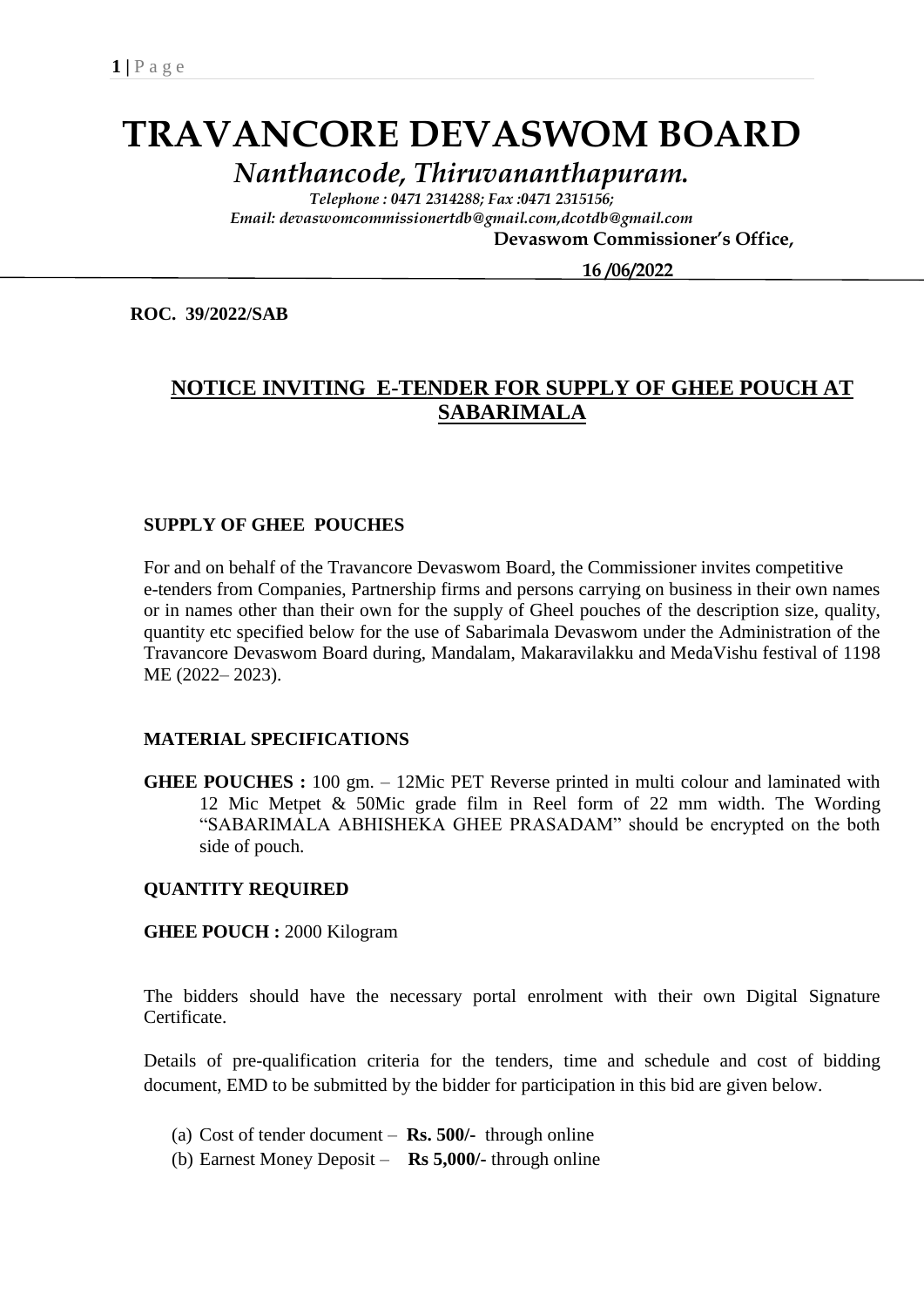Details of online payment are given separately in the Appendix attached with the tender document.

Pre-Qualification criteria

The tenders are required to furnish following documents.

- A. A declaration as to the legal status of the tenders (viz. whether the tenderer is an Individual or an individual carrying on business in a name other than his / her own name, parternship firm registered with the Registrar of firms or company incorporated under the provision of the Companies Act etc. accompanied by documents as to prove legal status of the tenderer.
- B. In the case of partnership firms true photocopies of the partnership deed, Registration Certificate issues by the Registrar of firms and the name and full particulars of all the continuing partners as entered in the Registrar of firms and in the case of Companies the Memorandum of association and the Articles of Association and the Certificate of incorporation and the Rules of Bylaws of the company attest by a Gazatted Government Servant or a Notary Public.
- C. The Balance sheet and profit and loss account for the three preceding Financial years, duly attested by a Chartered Accountant.
- D. Certificate showing the experience in the respective fields issued by the District level Officers of the Industries Department of the State Government.
- E. A Passport size photo along with three specimen signatures duly attested by a Gazetted Officer or Notary Public.
- F. The tenderer must mubmit an unconditional declaration accepting all the terms and conditions prescribed herein with regards to supply along with the tender and that he is not defaulter to the Board on any earlier occasions.
- (c) Mode of submission of tender : Tender should be submitted online in " etenders.kerala.gov.in".
- (d) Tender documents consisting of qualification information and eligibility criteria of bidders, Technical specification, schedule of quantities etc. are available in the web site "tenders.keral.gov.in".
- (e) Other details of tender documents will be available in the website "etenders.kerala.gov.in".
- (f) Trancore Devaswom Board reserves right to reject any or all tenders without assigning any reason thereof.
- **Tender closing date : 04/07/2022 at 05:00 am**
- **Tender opening date : 06/07/2022 at 11:00 am**

Special instructions to the bidder for the e-submission of the bids

- (a) Bidder should do the registration in the tender site http://etenders.kerala.gov.in using the option available. Then the Digital Signature Registration has to be done with the e-token, after logging into the site. The e-token may be obtained from one of the authorized certifying authorities such as SIFY/TCS/nCode.
- (b) If there is any clarification, this may be obtained online through the tender site or through the contract details. Bidder should take into account of the corrigendum published if any before submitting the bids through online.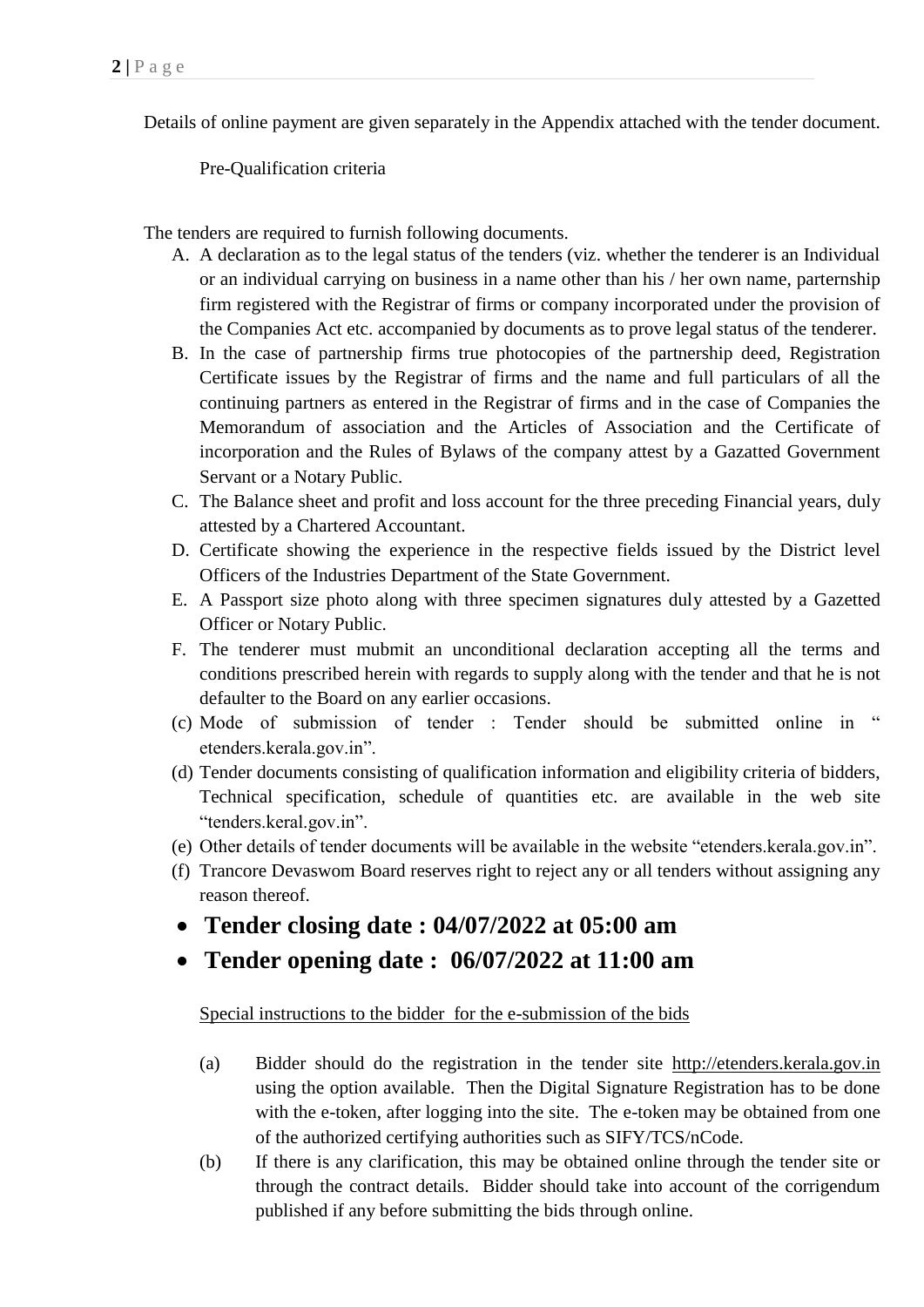- (c) After the bid submission, the acknowledgement number given by the e-tendering system should be printed by the bidder and kept as a record of evidence for online submission of bid for the particular tender.
- (d) The Tender Inviting Authority (TIA) will not be held responsible for any sort of the delay or the difficulties faced during the submission of bids through online by the bidders.
- (e) The bidder submit the bid documents by online mode through the site http://etenders.kerala.gov.in .
- (f) Each document to be uploaded through online for the tenders should be less than 2 MB. If any document is more than2 MB, it can be converted to rar/zip format and then the same can be uploaded. However if the file size is less than 1 MB the time for uploading transaction will be very fast. The total size of the documents in all the covers put up together, should be less than or equal to 12 MB.
- (g) The bidder should ensure that the bid documents submitted should be free from virus and If the documents could not be opened, due to virus, during tender opening, the bid Is liable to be rejected.
- (h) The time settings fixed in the server side and displayed at the top of the tender site, will be valid for all actions of requesting bid submission ,bid opening etc In the etender system. The bidders should follow this time during bid submission.
- (i) All the data being entered by the bidders would be encrypted using PKI encryption techniques to ensure the secrecy of the data. The data entered will not be viewed by authorized persons during bid submission and not be viewable by any one until the time of bid opening. The submitted tender documents become readable only after the tender opening by the authorized individual.
- (j) The confidentiality of the bids are maintained since the secured Socket Layer 128 bit Encryption technology is used. Data storage encryption of sensitive field is done.

### **TERMS AND CONDITIONS**

- 1. The rates should be inclusive of Excise duty, Sales Tax and for delivery at the store of Sabarimala.
- 2. The rates should be valid for one year.
- 3. The number of materials shown in the tender notice is the total approximate number required for the mentioned festivals together. In case more number of materials under the items are found necessary, the tenderer should be prepared to supply the same at the same rate.50% of the quantity should be supplied before 01-10-2022and the remaining before 30-11-2022
- 4. The items to the extend of 5% of the total number of items should also be supplied so as to enable replacement of damaged ones.
- 5. The material should be packed safely and be delivered at the store of Sabarimala Devaswom.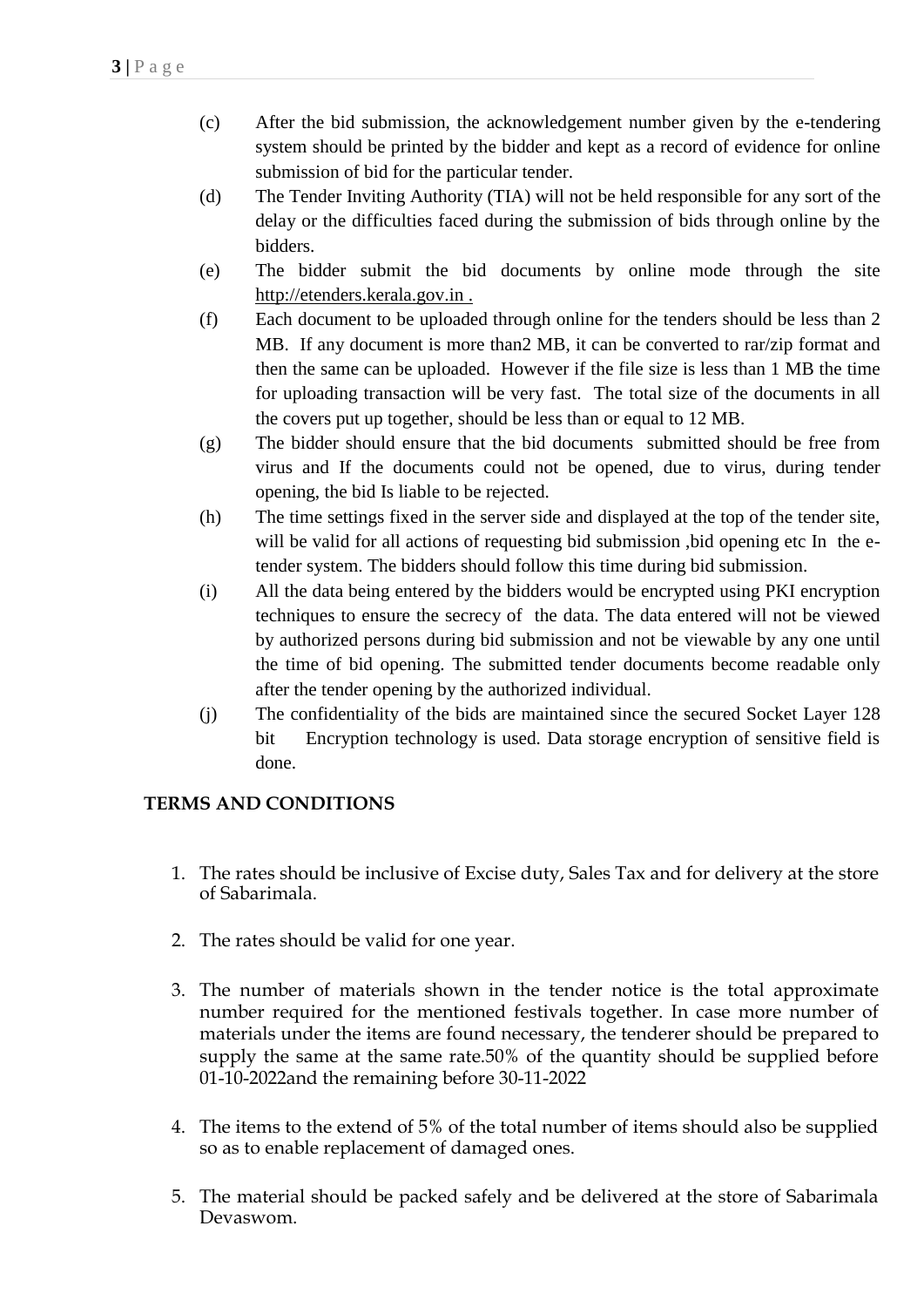- 6. Necessary agreement should be executed with the Executive Officer, Sabarimala within the stipulated time.
- 7. The Board reserves the right to apportion the quantity among the suppliers.
- 8. The successful tenderer shall within seven days of receipt of communication accepting the tender should deposit a sum equivalent to 10% of the total value of the material either in cash or furnish bank guarantee for a like sum as security for the due performance of the contract and shall execute an agreement with the Board. The period of Bank Guarantee shall be valid for one year from the date of agreement.
- 9. Failure to supply the required quantity of materials within the specified time or violation of any of the conditions of the contract may lead to the cancellation of the contract and the loss if any , incurred by the Board on this account will be recovered from the defaulter. The contractor is not entitled to enhanced rate under any circumstances.
- 10. If any tenderer withdraws from his tender before the expiry of the period fixed for keeping the rates firm for acceptance, the earnest money if, any, deposited by him will be forfeited to the Board and such legal action taken against him as the Board think fit.
- 11. In cases where a successful tenderer, after having made partial supplies fails to fulfill the contract in full, all or any of the materials not supplied may at the discretion of the Board, be purchased by means of another tender/ quotation or by negotiation or from the next higher tenderer who had offered to supply already and the loss, if any, caused to the Board shall thereby together with such sum as may be fixed by the Board towards damages be recovered from the defaulting tenderer.
- 12. Any sum of money due and payable to the contractor (including security deposit returnable to him) under this contract may be appropriated by the Purchasing Officer or the Board or any other person authorized by the Board and set off against any claim of the Purchasing Officer or the Board for the payment of a sum of money arising out of or under any other contract made by the contractor with the Purchasing Officer or the Board or any other person authorized by the Board. Any sum of money due and payable to the successful tenderer or contractor from the Board shall be adjusted against any sum of money due to the Board from him under any other contract.
- 13*.* Negotiation Shall only be conducted with the lowest tenderer who full fills the prescribed pre-qualification criteria's.
- 14. The Bidders shall Submitt 10 Nos of Samples of the materials to be supplied at the time of tender opening.
- 15. If there is only one tender, it will not be opened in the first instance.
- 16. The Tenders submitted by defaulters in the previous years will not be considered.
- 17. The Travancore Devaswom Board reserves the right to cancel the